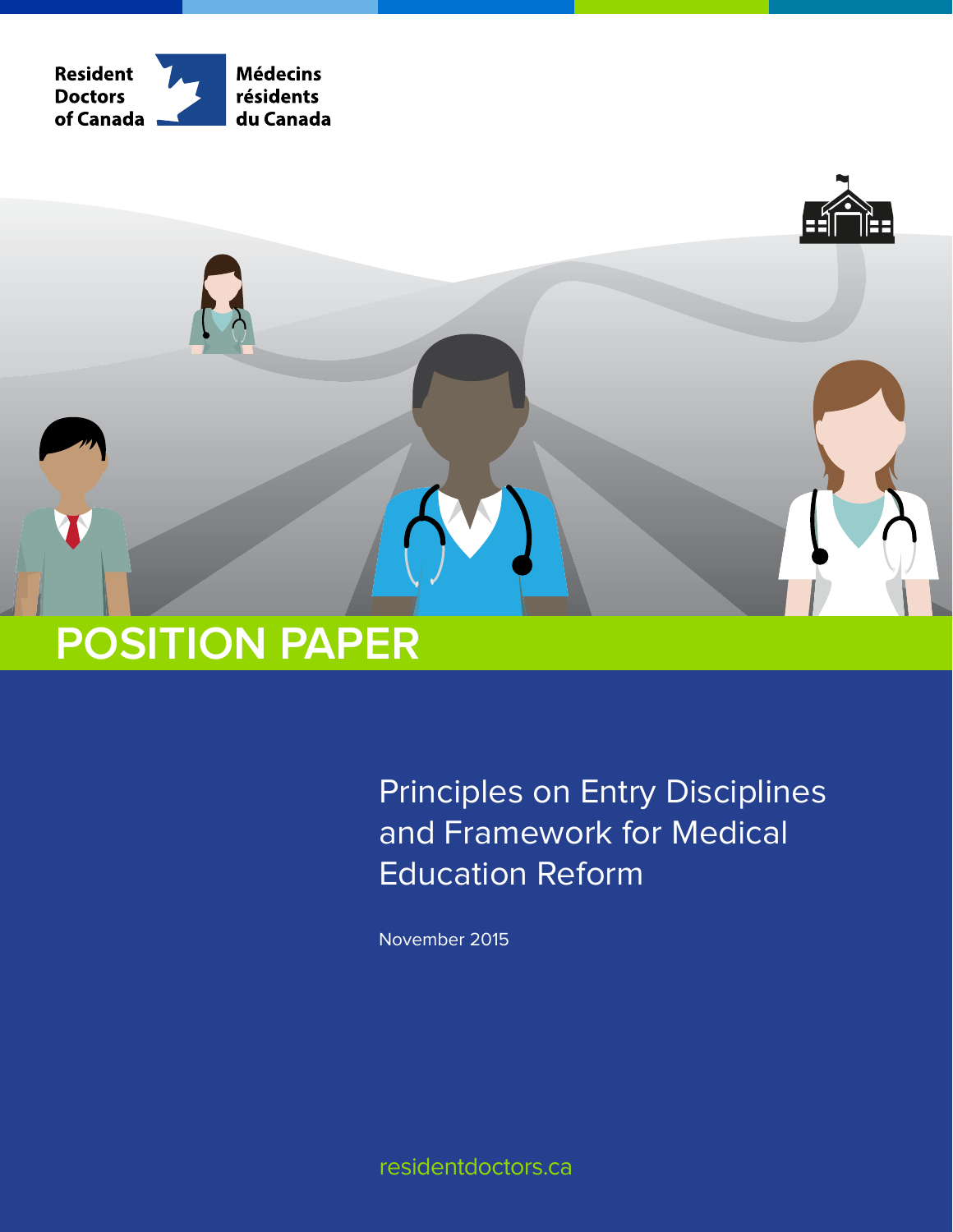Resident Doctors of Canada (RDoC) represents over 9,000 resident doctors across Canada. Established in 1972, we are a not-for-profit organization providing a unified, national voice for our membership. RDoC collaborates with other national health organizations to foster excellence in training, wellness, and patient care.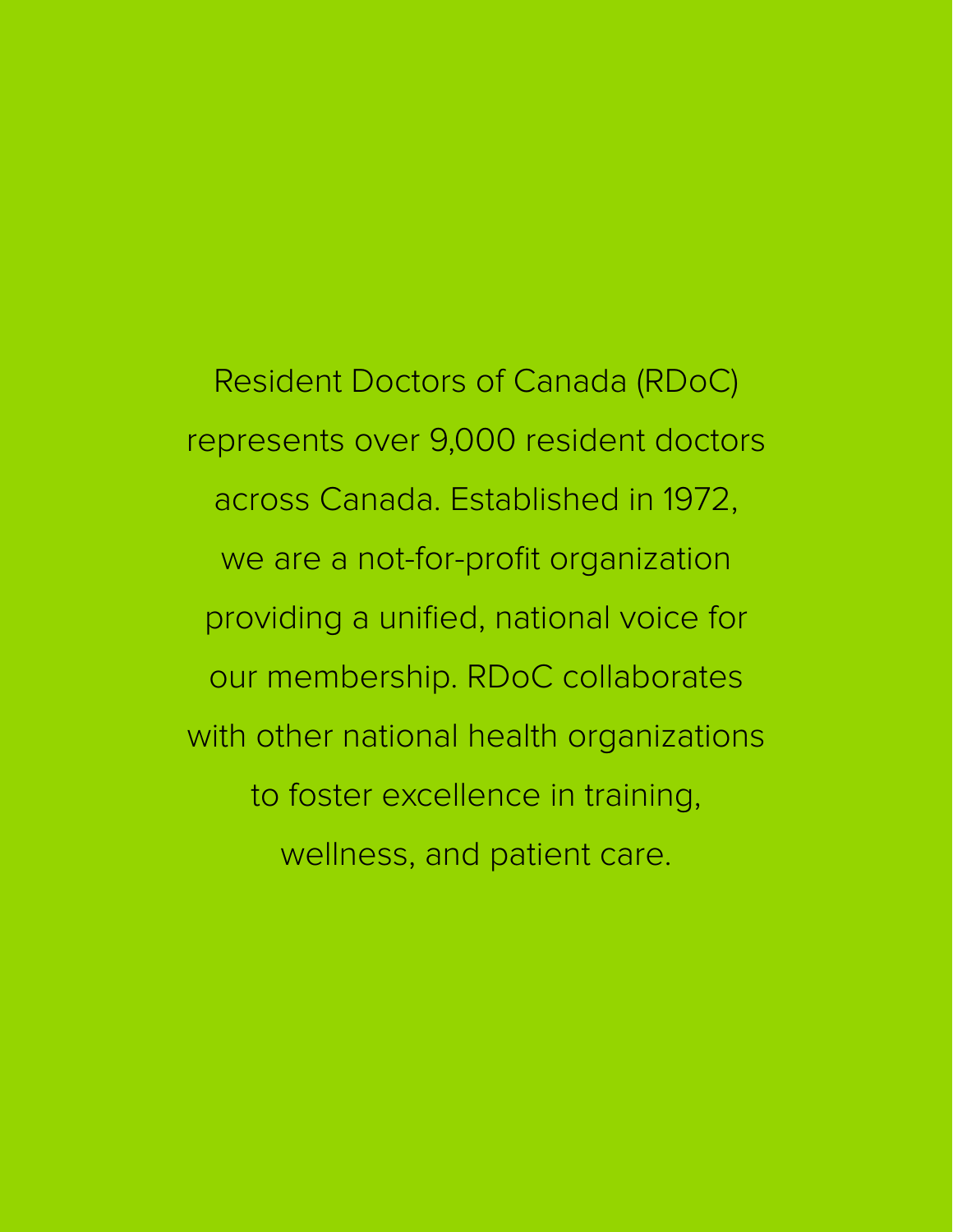# Principles on Entry Disciplines and Framework for Medical Education Reform

When the Royal College of Physicians and Surgeons of Canada (Royal College) was created by an Act of Parliament in 1929 to oversee postgraduate medical education in Canada, only two specialty streams were created: General Medicine and General Surgery. In 1954, the College of General Practice of Canada (*which became the College of Family Physicians of Canada [CFPC] in 1967*) was created with the mandate to establish a postgraduate training program leading to certification in Family Medicine.

Over time the number of residency training disciplines certified by the Royal College and the CFPC has grown substantially. The number of disciplines and subspecialties now available to postgraduate trainees includes 29 Royal College specialties, 36 subspecialties, and 16 diploma areas, as well as 19 areas of enhanced skills in Family Medicine.<sup>1</sup>

According to the Maudsley Report (1996), the process by which entry disciplines in postgraduate medical education (PGME) are created is guided by an overarching premise:

"The primary objective of specialist postgraduate medical education is to prepare an appropriate number and mix of consultant physicians and surgeons, with the requisite knowledge, skills and attitudes to meet the needs of Canadian society."2

Entry disciplines – the training programs that medical students enter at the start of residency – have long been a subject of interest and debate. This document offers background on the current state of entry disciplines in the Canadian PGME system, and suggests principles for their assessment at the national level.

### **Societal Needs**

Entry disciplines have a profound societal impact within health care, where resident doctors serve a dual role as both postgraduate trainees and health care providers:

"…medical educational institutions serve dual purposes – as an education institution it services the education and training of its students; and as part of the health care system it has the responsibility for understanding and meeting the health care needs of the population."3

As the basic scaffolding of postgraduate medical education, the mix of entry disciplines ultimately guides the supply of physicians in different specialties and locations across the country. Since medical education in Canada is significantly subsidized by government, all citizen-taxpayers are invested in medical training and expect the mix of physicians to meet their needs, wherever they live.

<sup>1</sup> The Royal College of Physicians and Surgeons of Canada. Directions for Residency Education, 2009. A Final Report of the Core Competency Project. February 2009, Ottawa.

<sup>2</sup> The Royal College of Physicians and Surgeons of Canada. Final Report of the Task Force to Review Fundamental Issues in Specialty Education (Maudsley Report). Ottawa, 1996. p. 1.

<sup>3</sup> White, Kerr L. and Julia E. Connelly. Redefining the Mission of the Medical School in "The Medical School's Mission and the Population's Health", Foreword p. v.

<sup>4</sup> Carraccio, Carol. Shifting Paradigms: From Flexner to Competencies. Academic Medicine. 2002; 77: 361-7.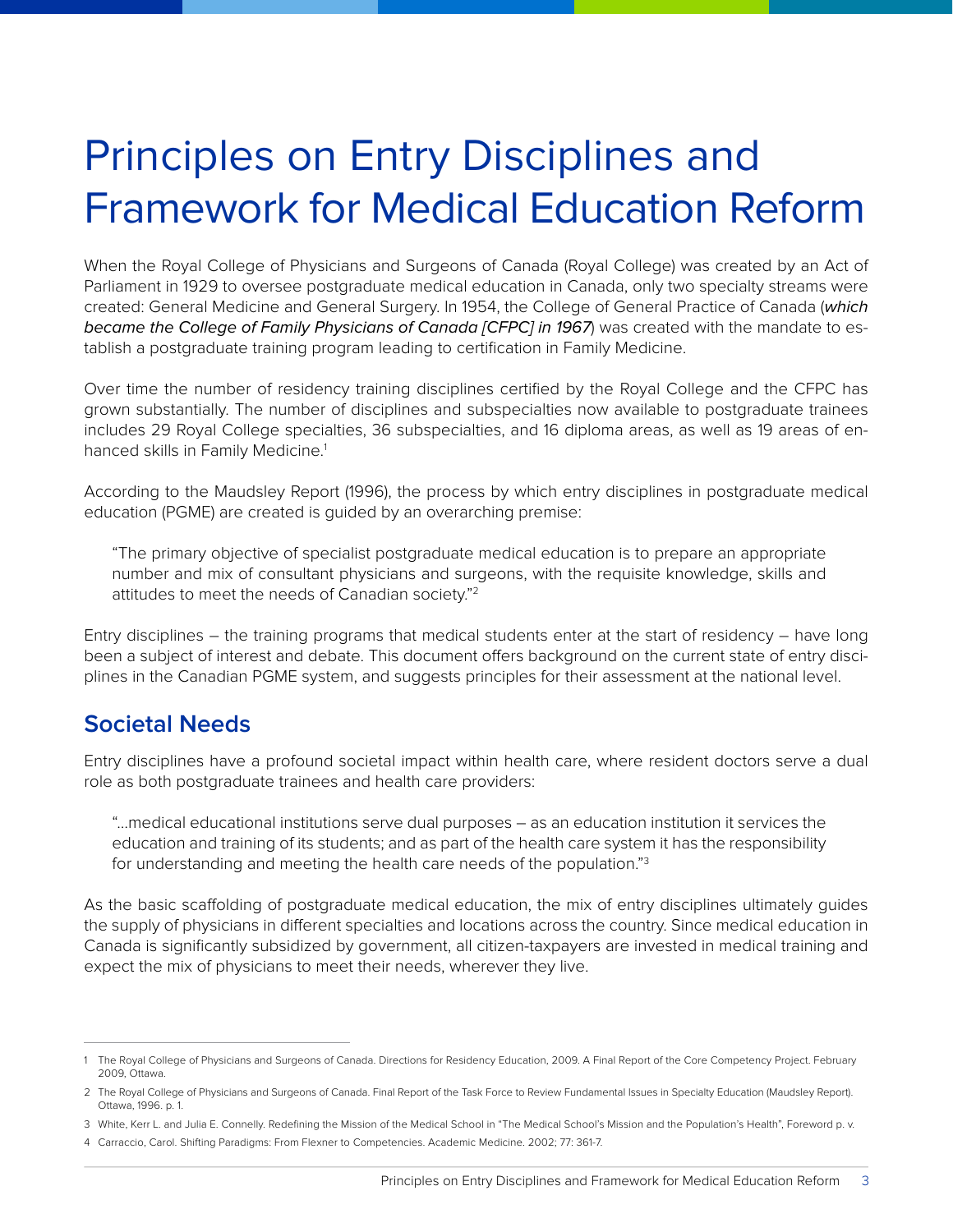# **Decision-Making in Entry Disciplines**

The medical education system is currently in a period of significant change. As competency-based medical education is implemented and demographic pressures increasingly strain the health care system, all aspects of the education system have come under scrutiny.<sup>4</sup> Most entry disciplines (with the exception of Family Medicine and CFPC areas of enhanced skills) are ultimately set by the Royal College Committee on Specialties.<sup>5</sup> This committee regularly reviews entry disciplines and subspecialties and considers the right mix and type of specialists to serve the needs of Canadian patients. Although definitions for each entry discipline have evolved or adapted over time, very few have ever been removed.<sup>6</sup> And neither government nor other national medical organizations provide input into decisions concerning entry disciplines.<sup>7</sup>

In contrast, health human resource (HHR) planning is rooted in the principle that the distribution of specialists should serve and be accountable to the Canadian population. HHR planning perennially captures the attention of governments and medical education stakeholders. The Canadian Post-MD Education Registry (CAPER) was established in 1986, through a partnership of federal/provincial/territorial governments and national medical organizations, with the mandate to track demographic and training information on postgraduate trainees.<sup>8</sup> CAPER publishes annual data on the demographics, specialties, and locations of all postgraduate resident doctors, and this data has informed many other groups interested in HHR planning.

In 1992 the Conference of Deputy Ministers of Health established the National Coordinating Committee on Postgraduate Medical Training (NCCPMT)<sup>9</sup> with representation from provincial and federal governments as well as national medical organizations. Its mandate was to examine several issues in HHR planning, including portability of training and the perceived oversupply of specialist physicians. More recently, HHR concerns have led the federal and provincial governments to create and fund the Physician Resource Planning Task Force (PRPTF), which includes medical stakeholders and government representatives.<sup>10</sup> The PRPTF is actively working on a variety of issues in HHR, including modeling the supply of physician human resources in Canada.

# **Generalism in Entry Disciplines**

In medicine, generalism is defined as

"… a philosophy of care that is distinguished by a commitment to the breadth of practice within each discipline and collaboration with the larger health care team in order to respond to patient and community needs."<sup>11</sup>

New medical technologies and the growing body of medical information and knowledge have made health care more complex. This growing complexity has been accompanied by increased specialization and

<sup>4</sup> Carraccio, Carol. Shifting Paradigms: From Flexner to Competencies. Academic Medicine. 2002; 77: 361-7.

<sup>5</sup> Canadian Medical Forum. Report of the Working Group on the Common PGY-1. Co-Chairs: Dr. Sarita Verma and Dr. James Clarke. Approved by the Canadian Medical Forum for Discussion, June 2004.

<sup>6</sup> Verma S, Birtwhistle M. Letter to Dr. Mikhael and Dr. Kline, June 4, 2003.

<sup>7</sup> Canadian Medical Association. Adapting To The New Reality. First Invitational Conference On Flexibility In Career Choice. Preliminary report. Ottawa, 1997.

<sup>8</sup> <http://www.caper.ca>

<sup>9</sup> Appendix 3, Building Momentum for Change in the Postgraduate Medical Training System, CMA Backgrounder 2015

<sup>10</sup> Conference of Deputy Ministers of Health, June 2012

<sup>11</sup> The Royal College of Physicians and Surgeons of Canada. Report of the Generalism and Generalist Task Force, July 2013.

<sup>12</sup> The Royal College of Physicians and Surgeons of Canada. Report of the Generalism and Generalist Task Force, July 2013.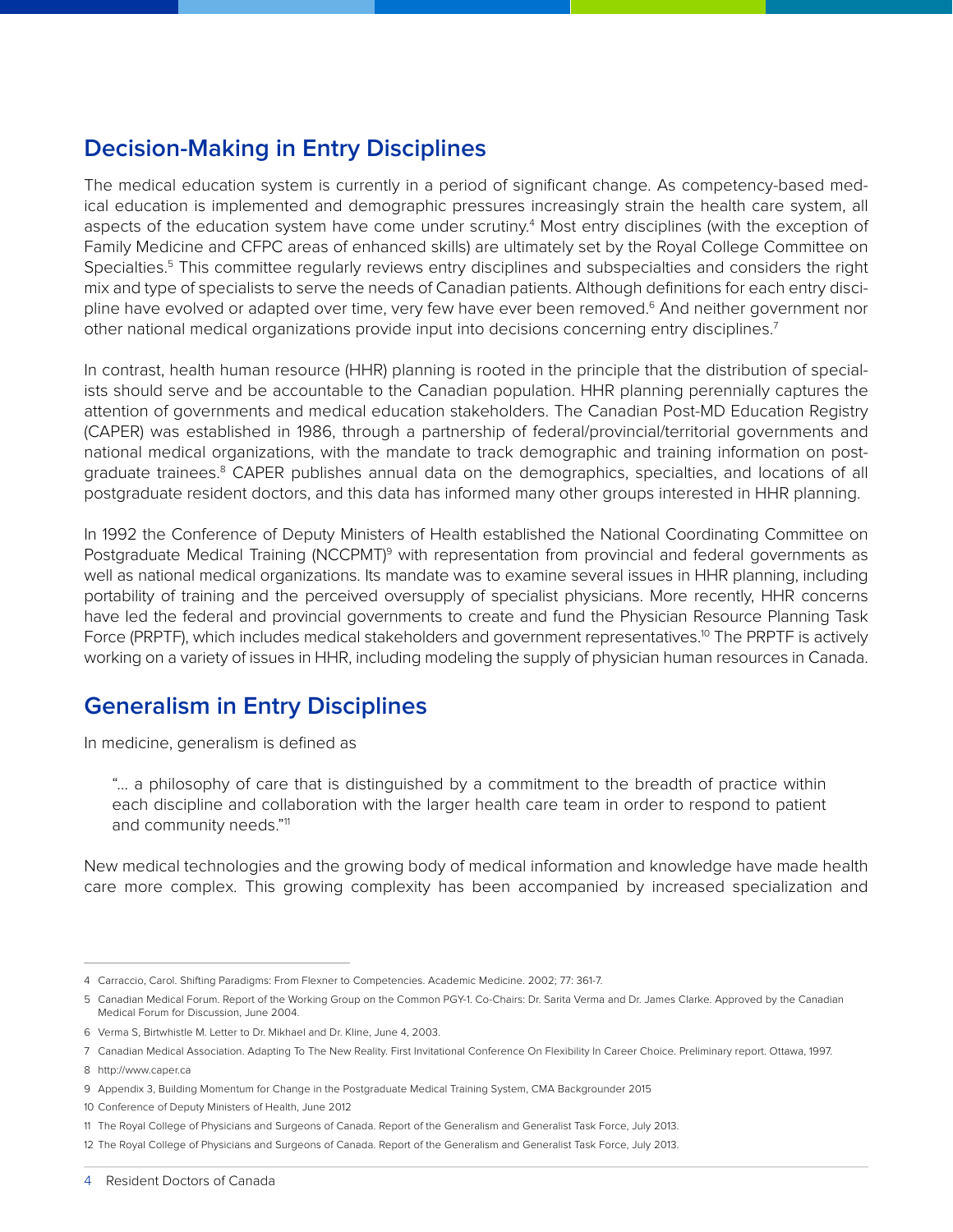subspecialization within the medical profession and in the medical education system. Concerns have arisen that this degree of specialization in medical training does not allow physicians to optimally serve the needs of Canadian patients, as generalism ensures coordination of care.12

Recognition that entry disciplines should be promoting skills in generalism among postgraduate trainees is not a recent development. In 1998 the Royal College released the Langer Report, "A Re-Examination of the Royal College Specialties and Subspecialties," which advocated for an approach where "specialties are grouped in generic categories where there are areas of strong commonalities of principles and approach." The report cited "improved flexibility for career choices among trainees" as a benefit of such a model. National medical organizations have also expressed publicly their willingness to encourage and foster a culture of generalism among practising physicians, which Resident Doctors of Canada (RDoC) believes should also relate to residency training.

Currently there appears to be a disconnect between postgraduate medical education curricula and the desire to promote versatility and generalism in physician trainees. PGME curricula are shaped by the mandatory rotations that physicians must complete in order to be deemed competent and eligible for the licensing (certification) exam and independent practice in their chosen field. This is determined by the CFPC and the Royal College, and guides the training and future practice of resident physicians. Certain rotation structures emphasize concepts and skills that encourage continued subspecialization over the course of residency, which can hinder development of generalism in practice. A loss of generalism in favor of specialization may not equip graduates with the diversity of skills and experiences they need to serve in locations and settings where they are most needed.

### **A Resident Doctor's Dual Roles**

As the number of subspecialties increases, residents are distributed among a greater number of subspecialty rotations. However, because residents serve a dual role as trainees and health care providers, some programs may wish to maintain training positions for present service requirements, such as call shifts and assisting with procedures, rather than for longer-term objectives, such as meeting population needs or preparing residents for future practice opportunities. Having residents complete a rotation simply for the purpose of providing service hinders their ability to perform rotations that can better prepare them to meet the diverse needs of Canadian communities. The responsibility to the Canadian public needs to supercede considerations such as filling the service requirements of individual programs.

# **Entry Disciplines Today**

There is growing concern that the current system of entry disciplines does not produce a physician workforce that best serves the needs of Canadian patients. Access to medical care is a fundamental human right, and it is the responsibility of our publicly funded health care system to serve the needs of all Canadians. It is therefore incumbent on the postgraduate training system to develop the right mix, type and distribution of physicians to keep the system functioning as efficiently as possible in order to deliver the best care.

Resident Doctors of Canada (RDoC) has developed a set of principles for medical educators, health authorities, and governments to consider when discussing entry disciplines and medical education reform.

**RDoC believes that the mix of PGME entry disciplines, and their ability to serve the needs of the Canadian health care system, must be continually re-evaluated to ensure they are aligned with societal and patient needs, adequate generalism skills, and practice and career flexibility.**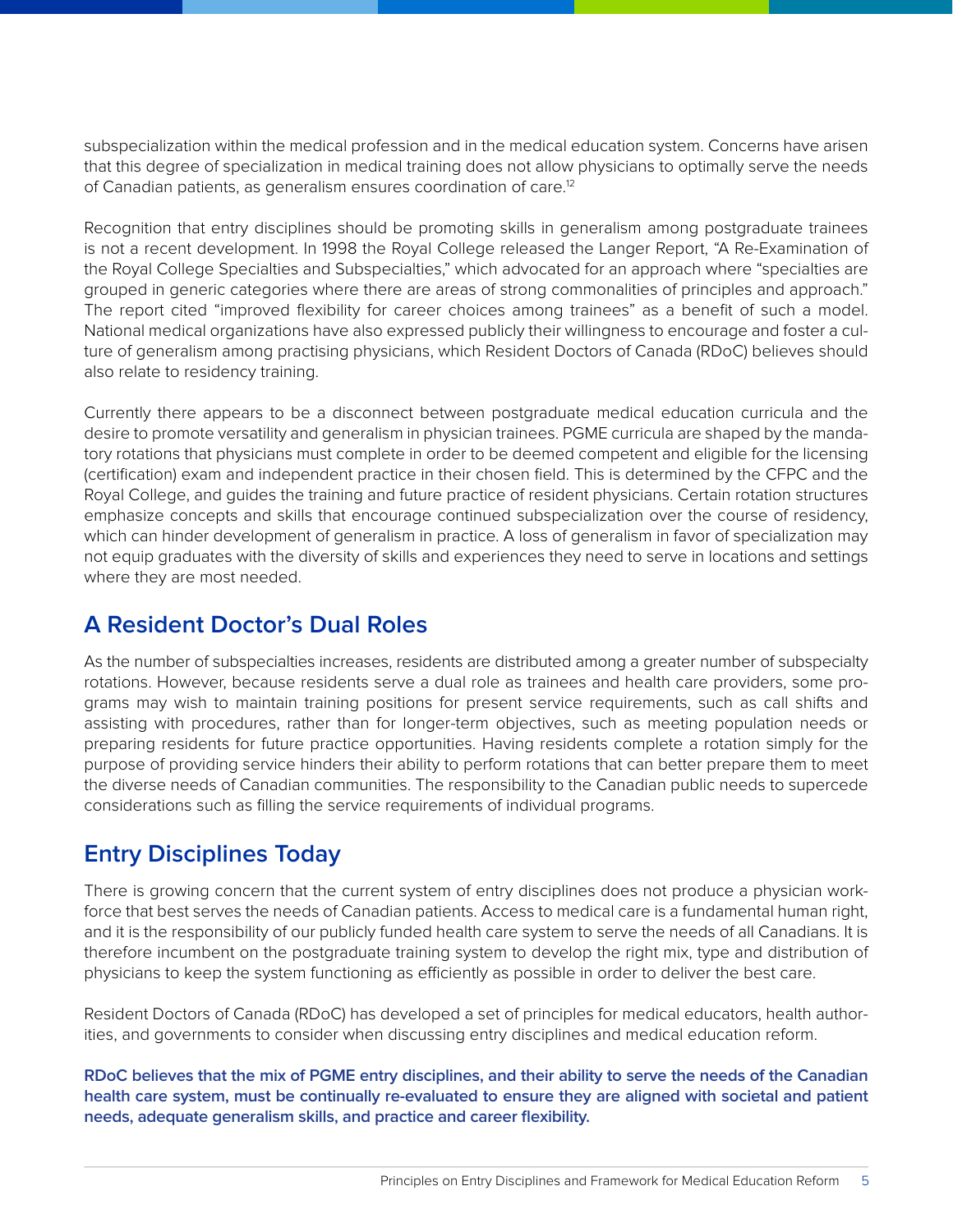# Principle 1 Social Accountability

# **Rationale**

Canadian society helps fund medical education with the expectation that postgraduate trainees will practise medicine and provide medical services that best serve the needs of patients. It is not clear that the increase in number of entry disciplines and subspecialization have facilitated better health care for Canadian patients, nor is there any system in place to assess this now or in the future.

#### **Call for Action:**

- 1. Entry disciplines and residency positions should be allocated on the basis of societal need.
- 2. An evaluative process should be established to regularly assess the capacity of each discipline to meet the needs of Canadian patients.
- 3. Decisions around entry disciplines should be explicit about their effect on physician workforce planning.
- 4. Residency programs should train physicians to have a sufficiently diverse skillset that promotes employability and meets the needs of the patient population.
- 5. The mix of entry disciplines or residency spots in academic centres should not be determined by service requirements (see Principle 4).
- 6. Universities and governments should strive to maintain an adequate ratio of undergraduate to postgraduate training positions, while allowing flexibility for transfers between programs.

# Principle 2 Coordination of Decisions Regarding Entry **Disciplines**

# **Rationale**

Despite the fundamental importance of entry disciplines to HHR planning, the right mix of entry disciplines and subspecialties has not been a topic of discussion at national tables like the PRPTF. Decisions regarding specialties and subspecialties remain the sole jurisdiction of the Royal College and the CFPC, with little oversight or input from other stakeholders and few, if any, metrics of success.

#### **Call for Action:**

- 1. A national, pan-Canadian task force should be established to examine the current mix of entry and subspecialty medical disciplines and work in conjunction with the PRPTF so that no single organization mandates their creation, maintenance or removal. Task force membership should include medical student and resident organizations, national medical stakeholders, the Royal College and the CFPC, and federal/provincial/territorial governments.
- 2. This conjoint task force on disciplines should review national data sources to prepare recommendations on entry disciplines. Decisions on entry disciplines should be made collaboratively among stakeholders.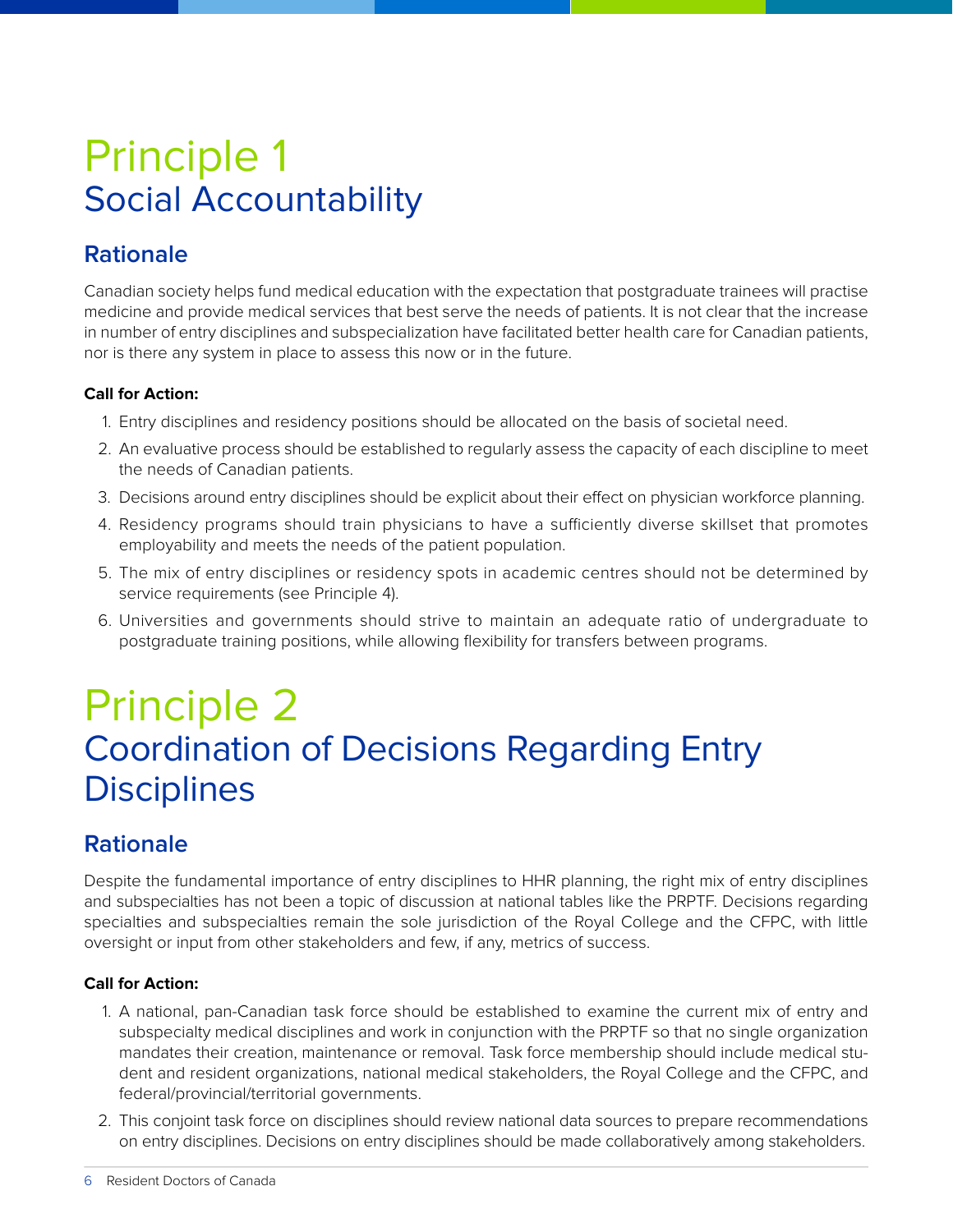- 3. Decisions to create, maintain or remove entry disciplines should be made independently of (i.e. separately from) the Royal College process of designating specialties.
- 4. The National Physician and National Resident Surveys should continue their effort to determine whether undergraduate medical students utilize available data on population need when they are making decisions about residency programs and future intended practice locations.

# Principle 3 Versatility in Residency Training

### **Rationale**

Whereas previously all medical graduates would begin postgraduate training with a common "rotating internship," medical students and residents now are required to decide on their career path during the early years of medical school, often before being exposed to all fundamental clinical rotations. This prevents trainees from making a truly informed decision. There are limited options to re-enter or change specialties, and these opportunities are not guided by the needs of Canadian patients.

#### **Call for Action:**

- 1. Transfer policies of postgraduate training programs should be more structured and coordinated to enable flexibility in residency training, particularly for residents who wish to transfer into areas of medical practice that respond to population need.
- 2. Residents should have the opportunity to train in generalist and community settings throughout their training, including in rural and remote settings.
- 3. Practising physicians should be permitted to enter second residency programs or to challenge examinations that would facilitate their entry into the workforce in areas of population need.
- 4. Demand for resident inpatient service should not detract from exposure to generalist/outpatient experiences.
- 5. Medical schools should promote generalist curricula that do not encourage early streaming into residency disciplines.

# Principle 4 PGME Curricula Most Relevant to Future Practice

### **Rationale**

While some residency programs have innovative curricula designed to facilitate transition into practice, other programs may require all residents to complete a fairly consistent set of rotations. It is rare for residency programs to allow residents to stream their training toward a particular practice environment. For example, a general surgery resident interested in a broad, community-based practice may still be required to complete a large number of rotations in subspecialized, tertiary academic settings but may not gain the training needed (e.g., obstetrics) to facilitate his or her career goals.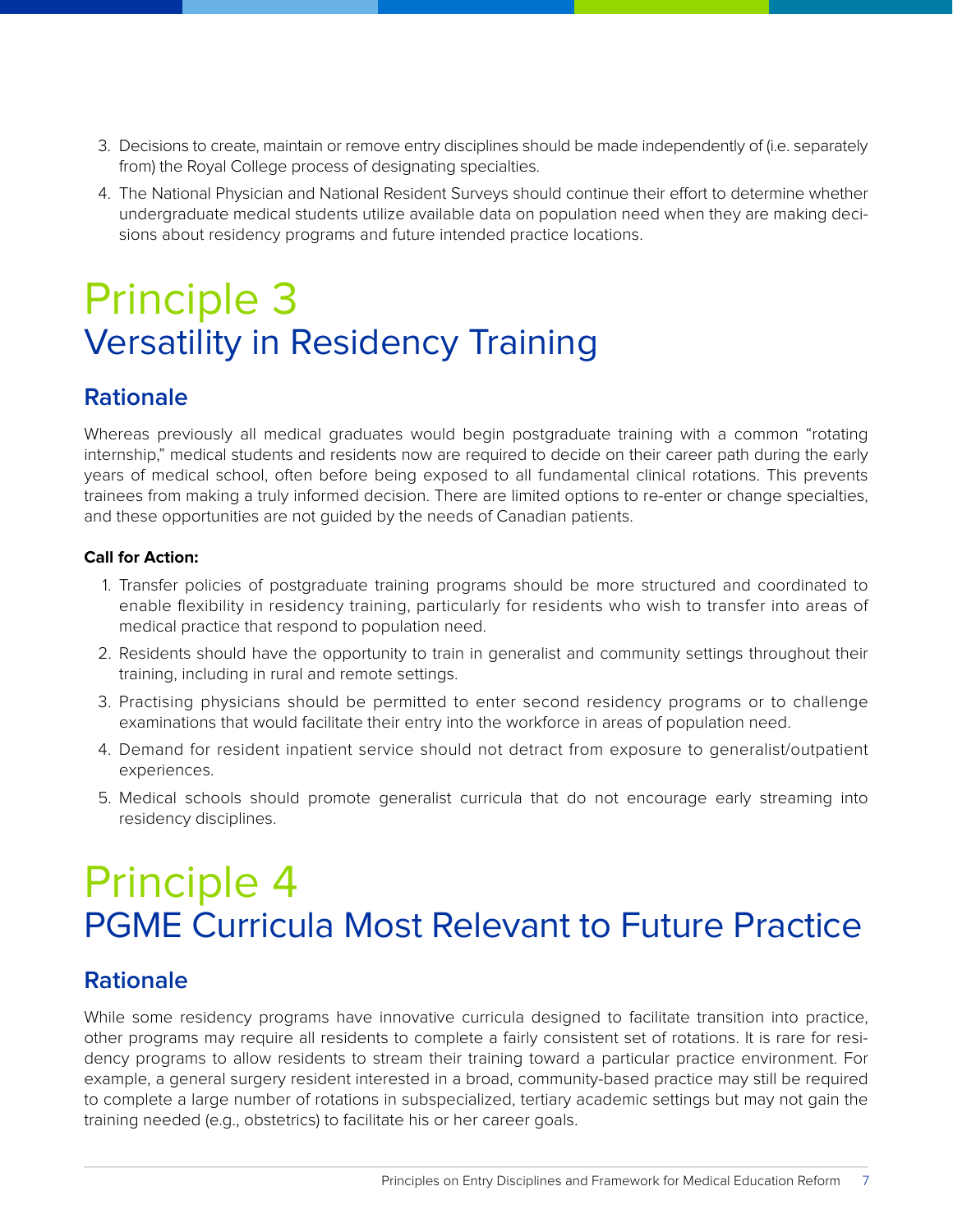#### **Call for Action:**

- 1. Service requirements at academic centres should not be used to determine either entry discipline positions or mandatory residency rotations.
- 2. Postgraduate rotations should be determined with an education focus that serves the needs of residents' future practice populations. Every rotation during the course of a resident's postgraduate education should have specific educational goals.
- 3. Postgraduate training programs should ensure all residents can access training opportunities in diverse learning environments relevant to future intended areas of practice, including community and rural settings.
- 4. Postgraduate training programs should support career planning and mentorship programs within PGME to assist residents in identifying career strengths and diverse practice opportunities.
- 5. A process and schedule to regularly evaluate PGME curricula that considers national workforce data, population needs, and resident career goals should be established.